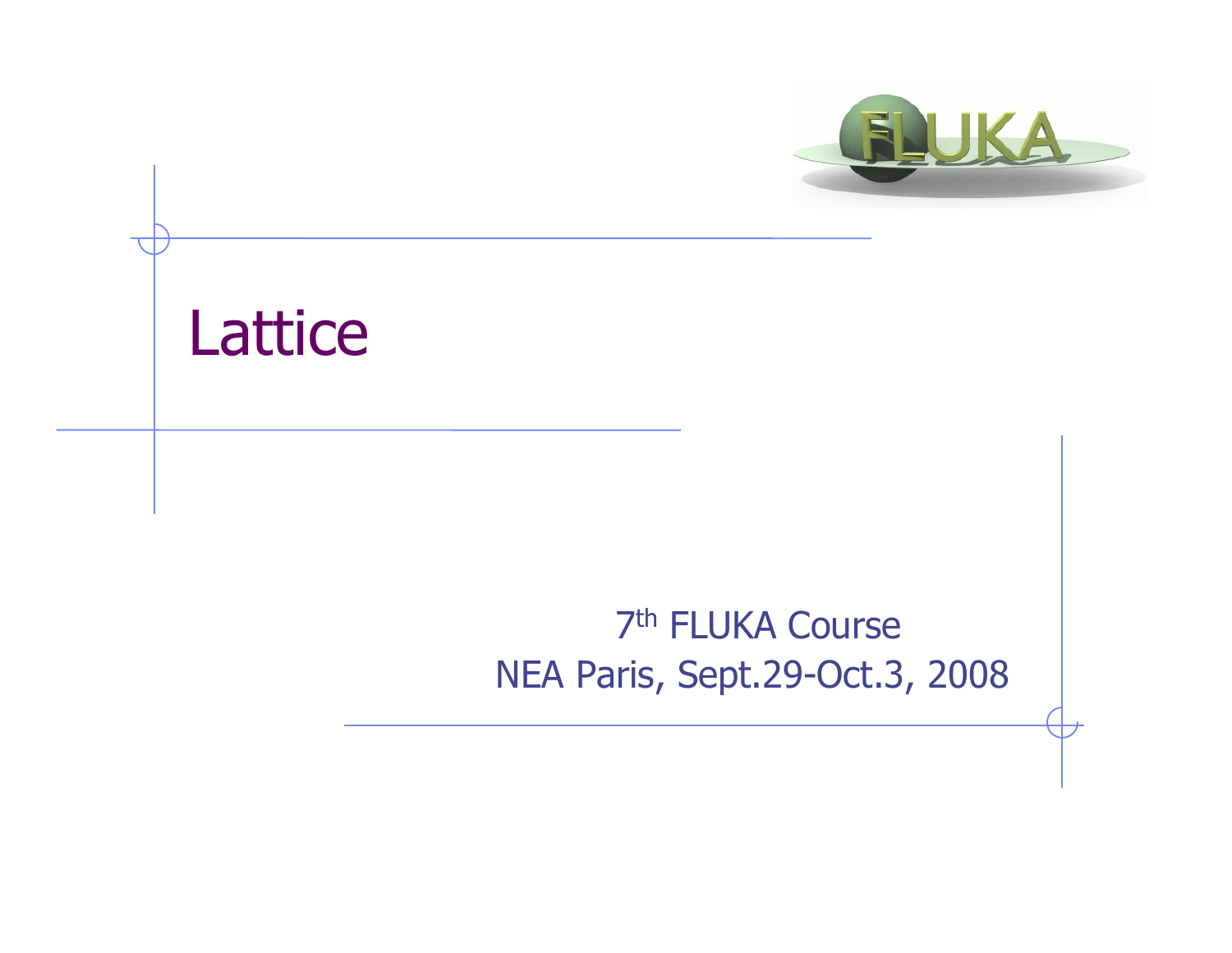## **Lattice**

FLUKA geometry has *replication* (lattice) capabilities Only one *level is implemented* (No nested lattices are allowed) In a future release there will be possibility of a second level

- $\bullet$  The user defines lattice positions in the geometry and provides transformation rules from the lattice to the prototype region:
	- 1.in the input with the ROT-DEFI card
	- 2. in a subroutine (lattic.f )

The lattice identification is available for scoring

Transformations should include:Translation, Rotation and Mirroring.

### WARNING:

Do not use scaling or any deformation of the coordinate system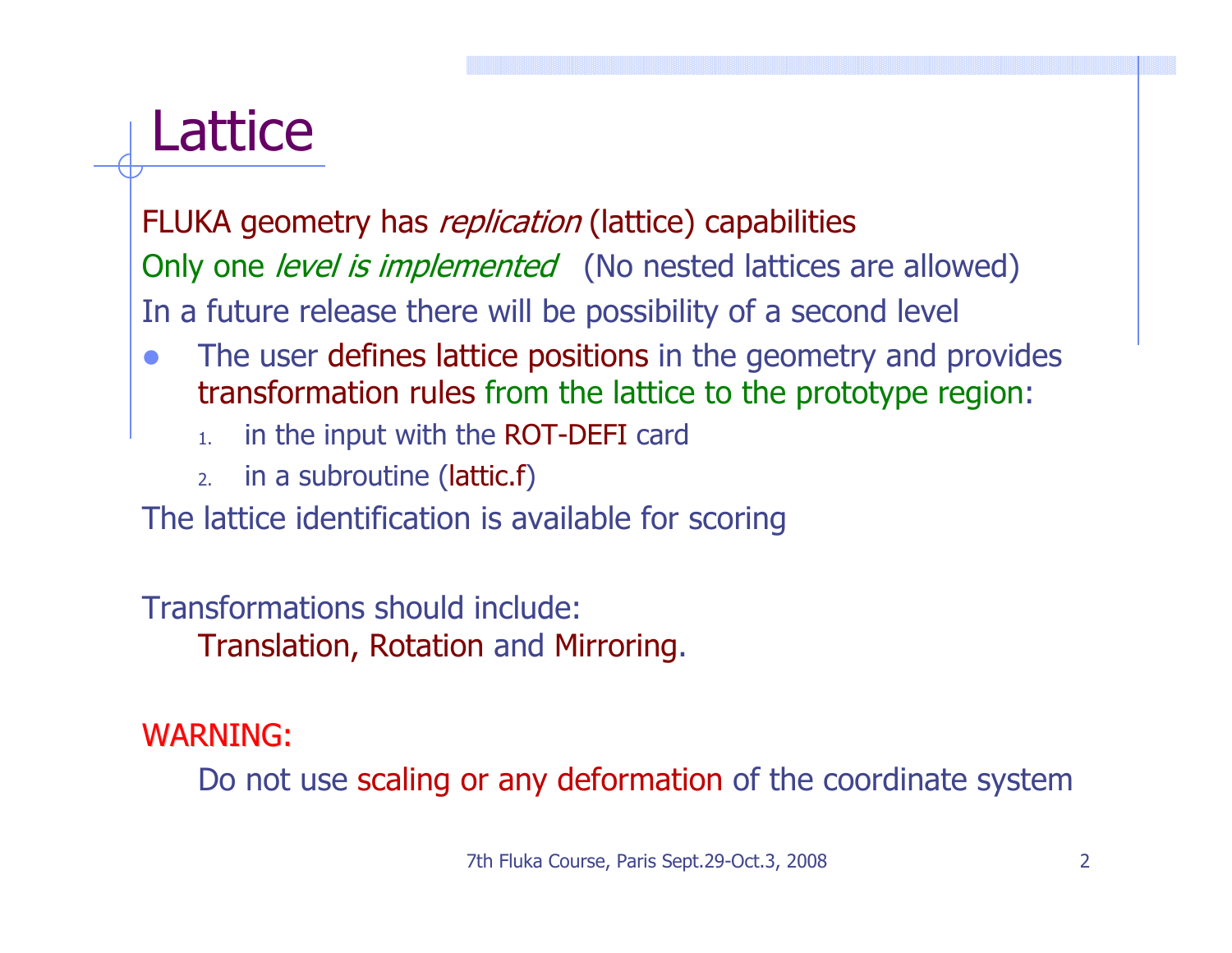# In the geometry

- $\bullet$  The regions which constitute the elementary cell to be replicated, have to be defined in detail
- $\bullet$ The Lattices have to be defined as "empty" regions in their correct location.WARNING: The lattice region should map exactly the outer surface definition of the elementary cell.
- $\bullet$  The lattice regions are declared as such with a LATTICE card at the end of the geometry input
- $\bullet$  In the LATTICE card, the user also assigns lattice names/numbers to the lattices. These names/numbers will identify the replicas in all FLUKA routines
- $\bullet$  Several basic cells and associated lattices can be defined within the same geometry, one LATTICE card will be needed for each set
- $\bullet$ Non-replicas carry the lattice number **0**
- $\bullet$ Lattices and plain regions can coexist in the same problem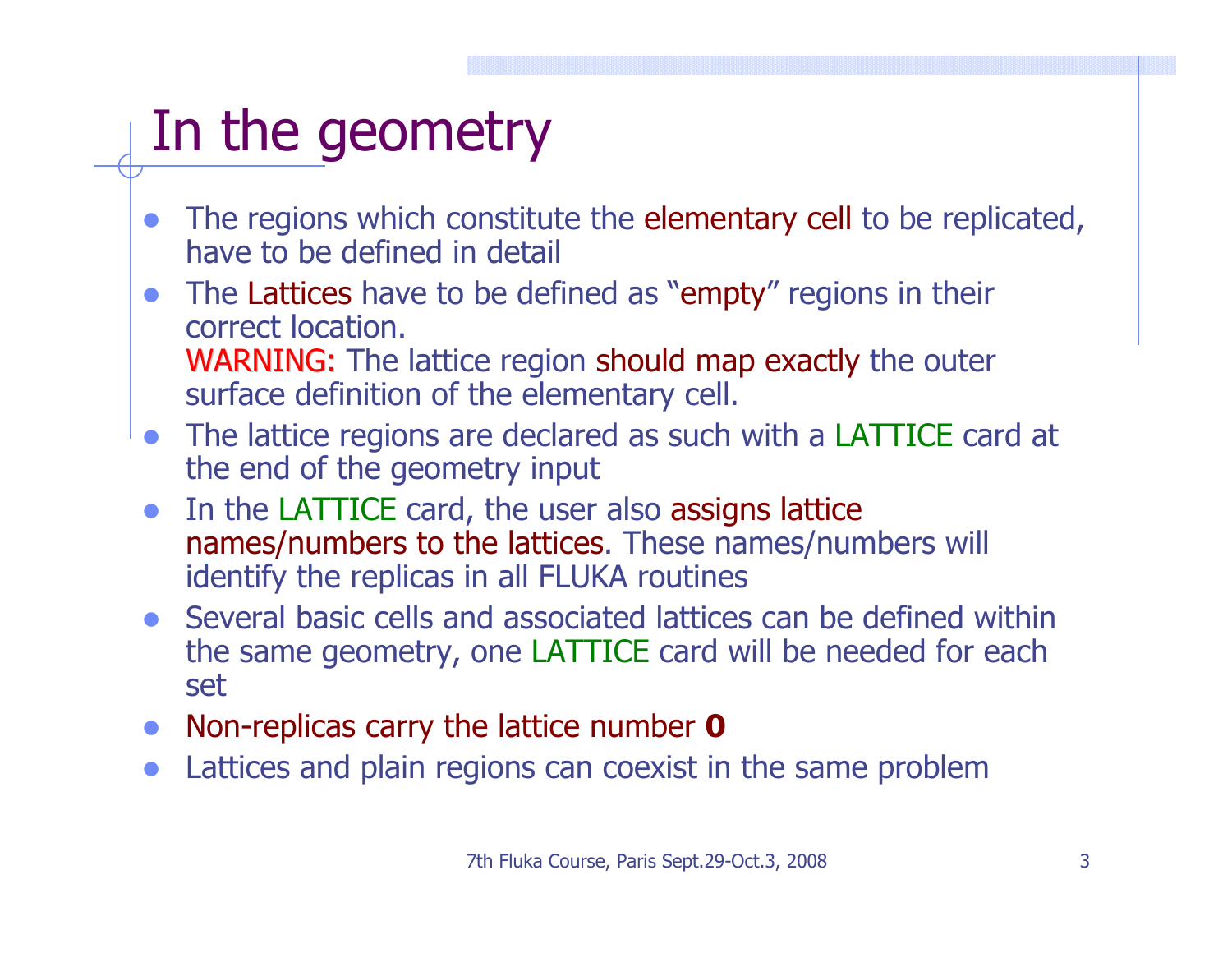# LATTICE card

• After the Regions definition and before the GEOEND card the user can insert the LATTICE cards

- $\blacksquare$  WHAT(1), WHAT(2), WHAT(3) Container region range (from, to, step)
- WHAT(4), WHAT(5), WHAT(6)  $Name/number(s)$  of the lattice(s)
- SDUM

blankto use the transformation from the lattic routine

- ROT#nnto use a ROT-DEFI rotation/translation from input
- name use a rotation by names. You can name a rotation using as SDUM in ROT-DEFI any alphanumeric string you like

#### **Example Example**

**\*...+....1....+....2....+....3....+....4....+....5....+....6....+....7....+...LATTICE 6.00000 19.00000 101.0000 114.00**

Region # 6 to 19 are the "placeholders" for the first set replicas. We assign to<br>them lattice numbers from 101 to 114

| <b>LATTICE</b>                                                   | <b>TARGRP</b> |       | TargRep |           |     | myRot             |  |
|------------------------------------------------------------------|---------------|-------|---------|-----------|-----|-------------------|--|
| TARGRP is the container region using transformation <i>myRot</i> |               |       |         |           |     |                   |  |
| $\star$                                                          | rot.numb.     | theta | phi     | <b>ax</b> |     | dz                |  |
| <b>ROT-DEFI</b>                                                  | 1.0           | 0.0   | 0.0     | 0.0       | 0.0 | $-10.0$ my $R$ ot |  |

7th Fluka Course, Paris Sept.29-Oct.3, 2008 4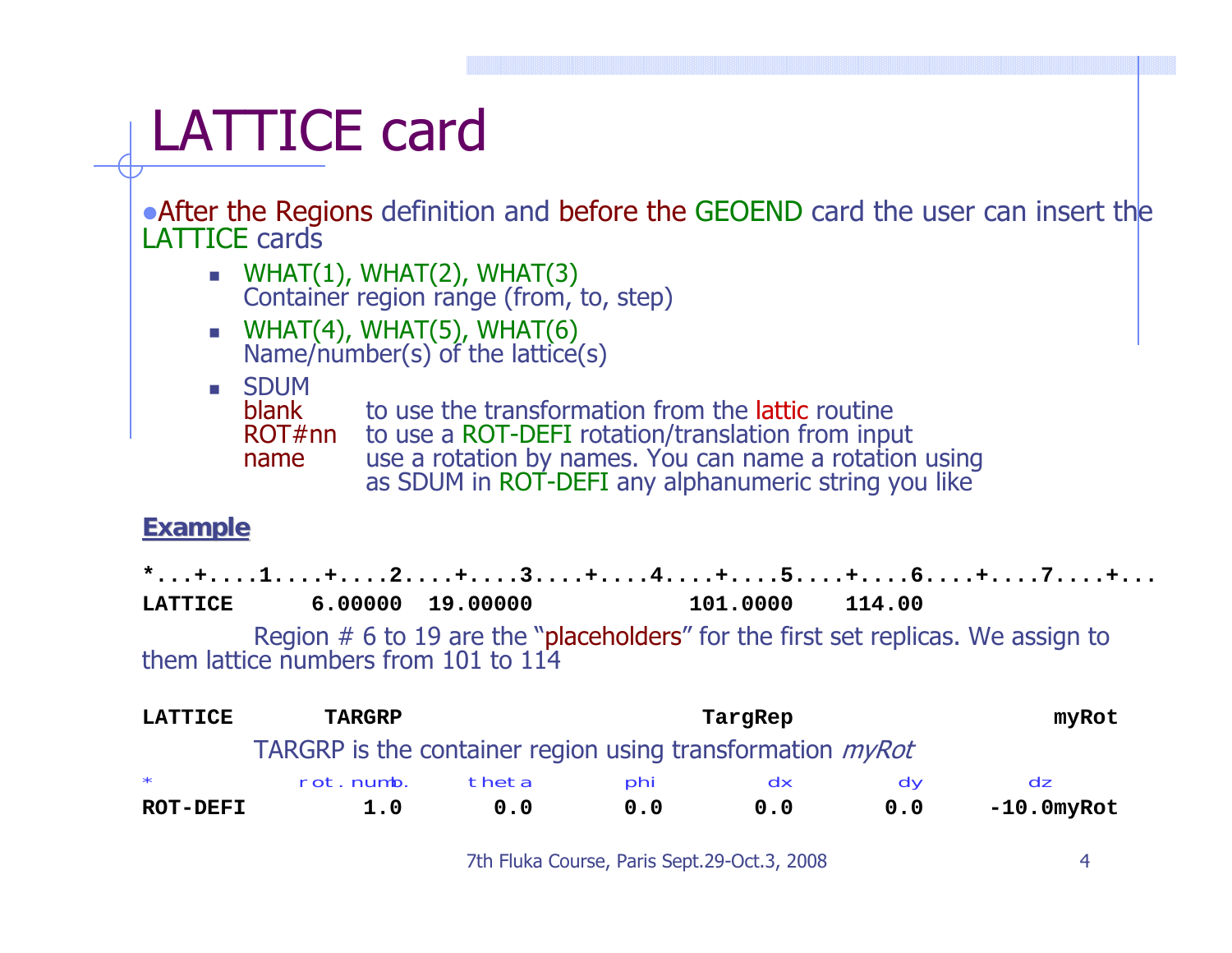### Plot of the Example

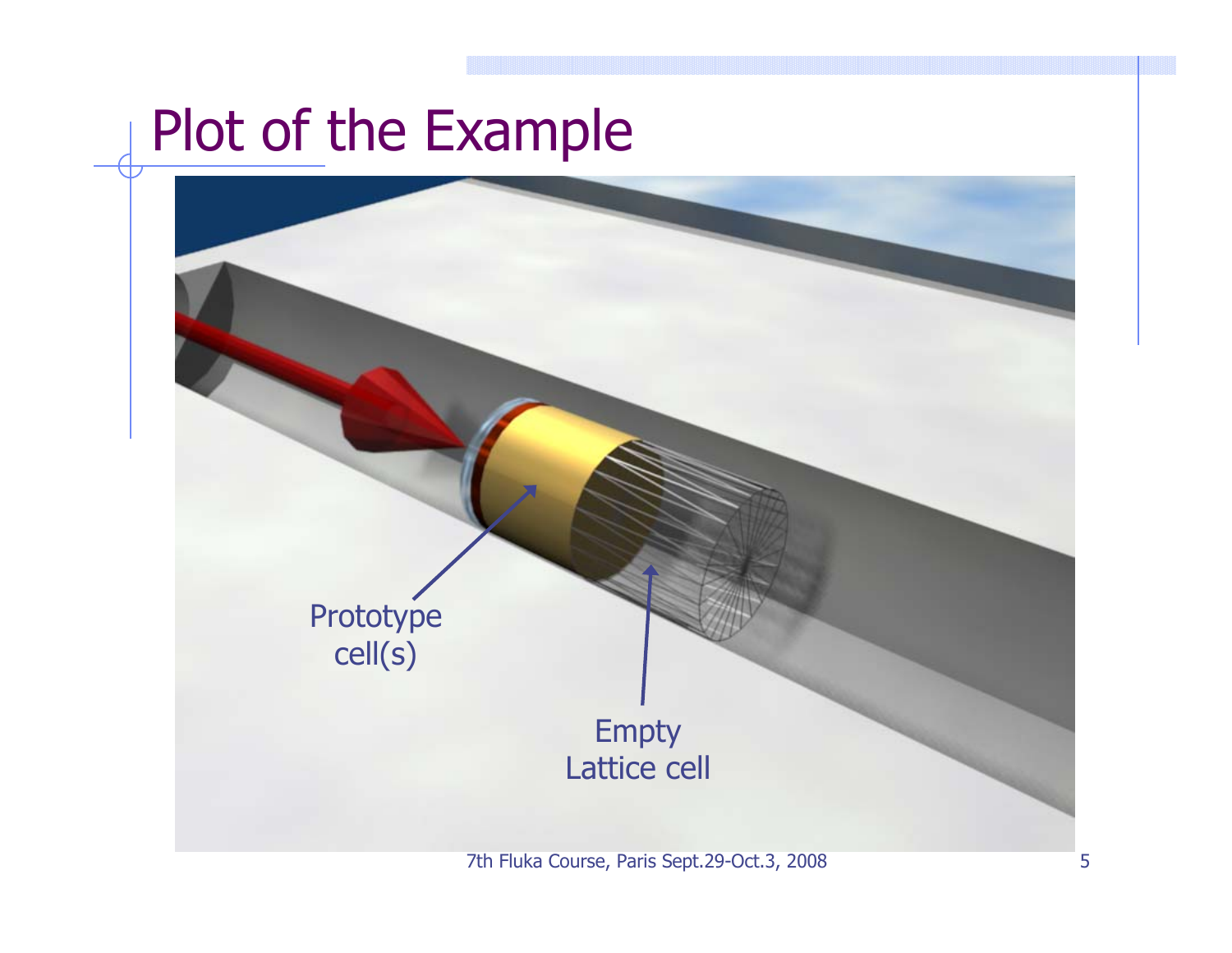## Plot of the Example

Prototype cells

#### For every particle entering the replic a

**Replica** 

Transformation

Its coordinates are transformed to the prototype, where FLUKA performs the tracking

7th Fluka Course, Paris Sept. 29-Oct. 3, 2008 6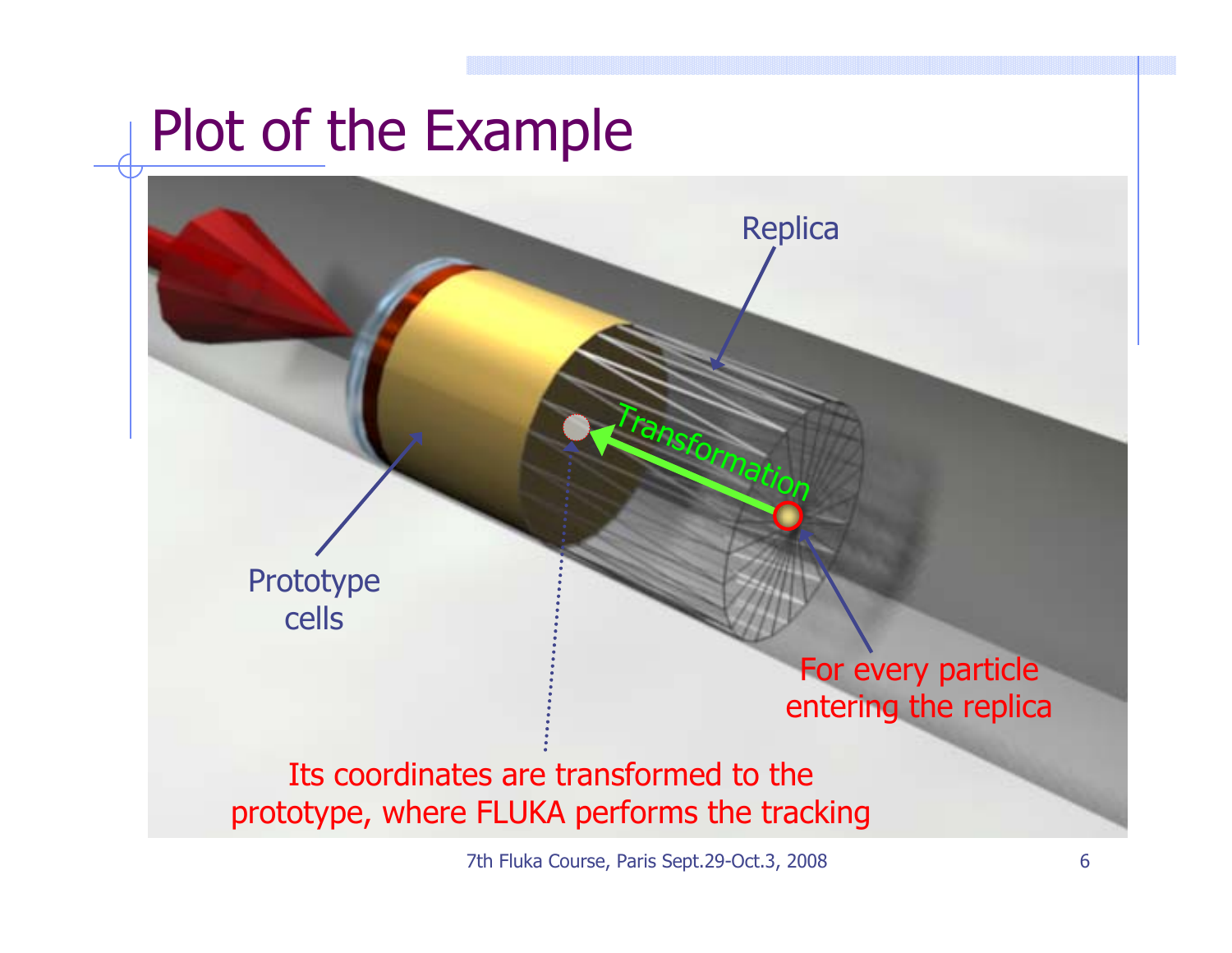### Plot of the Example



7th Fluka Course, Paris Sept.29-Oct.3, 2008 7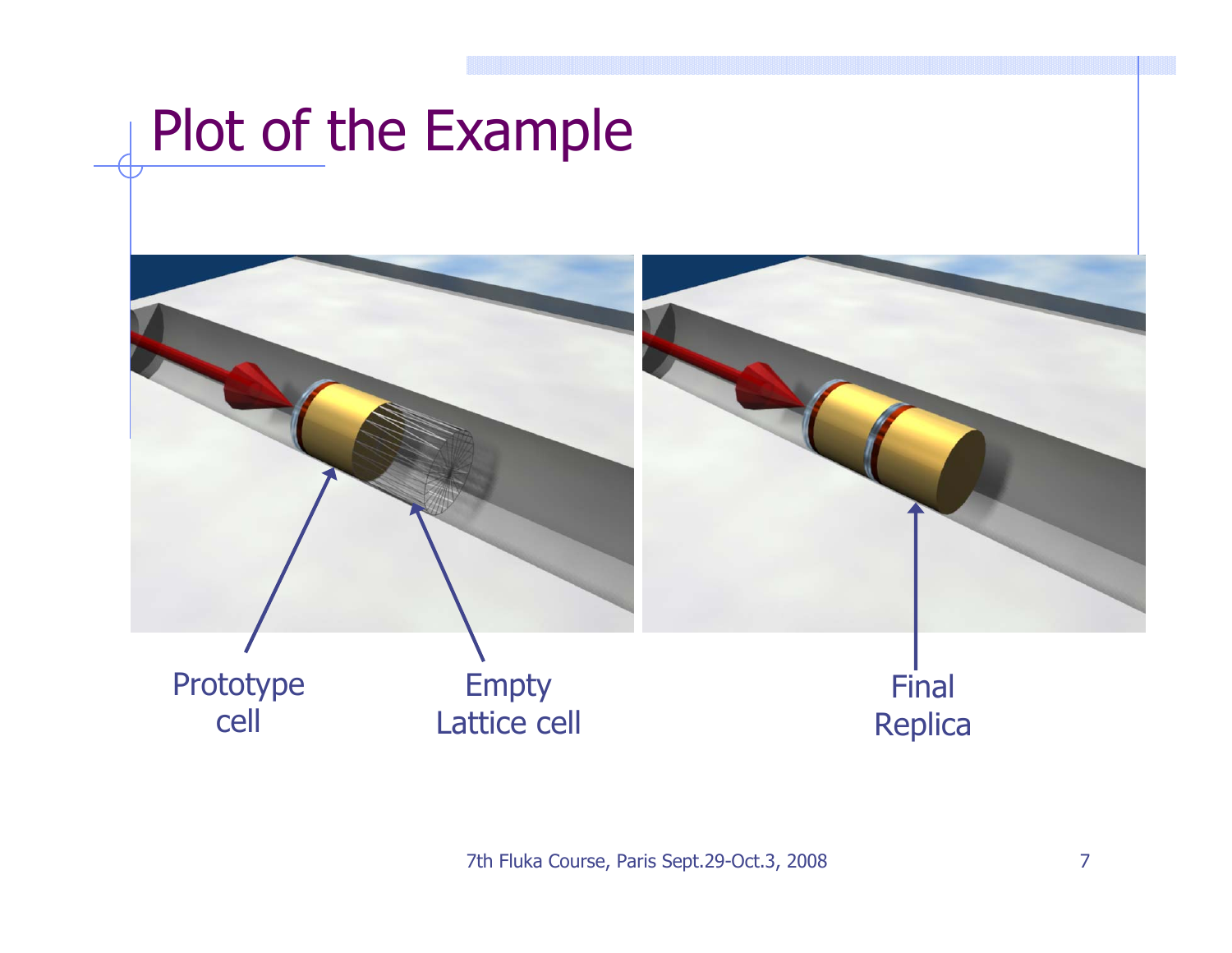# Transformation by input

- $\bullet$  Rotations/Translations can be defined with the ROT-DEFIni card
- $\bullet$  Can be assigned to a lattice by name or with ROT#nnn SDUM in the LATTICE card
- $\bullet$  ROT-DEFIni cards can be cascaded (using the same index or name) to define complex transformations

### WARNING:

Since matrix multiplication is not commutative the order of the Rotation/Translation operations in 3D is important.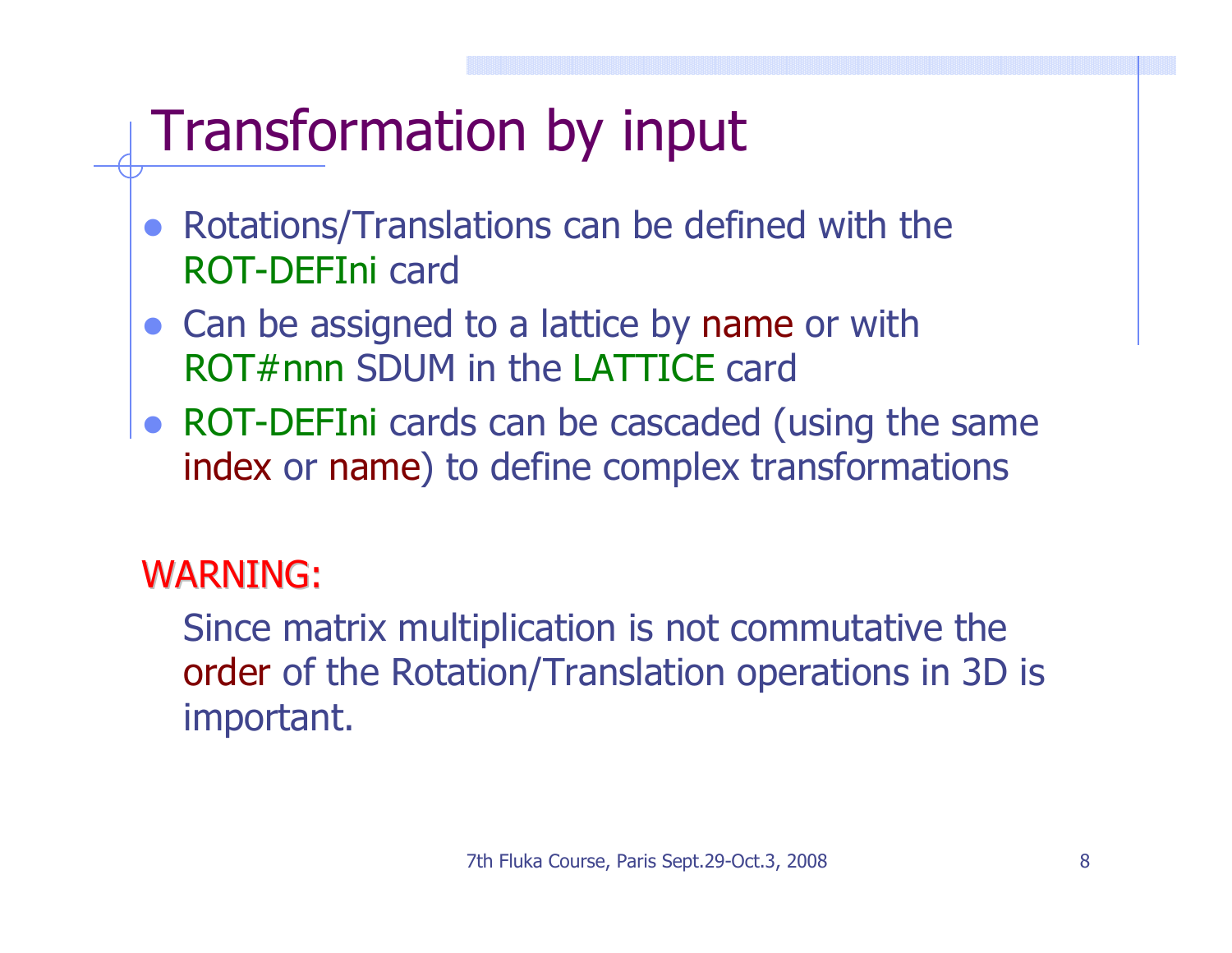## ROT-DEFIni

- $\bullet$  The ROT-DEFIni defines roto-translations that can be applied to USRBIN, EVENTBIN and LATTICE. It transforms the position of the tracked particle to place of interest scoring or elementary cell (prototype) with the following order:
	- П First applies the translation
	- Followed by the rotation on the azimuthal angle
	- П and finally by the rotation on the polar angle.

$$
X_{\text{new}} = M_{\text{polar}} \times M_{az} \times (X + T)
$$

WHAT(1): assigns a transformation index and the corresponding rotation axis  $I + J * 100$  or **I \* 1000 + J**  $I =$  index of rotation (WARNING: NOTE THE SWAP OF VARIABLES)  $J =$  rotation with respect to axis  $(1=X, 2=Y, 3=Z)$ WHAT(2): Polar angle of the rotation ( $0 \le \vartheta \le 180^\text{o}$  degrees) WHAT(3): Azimuthal angle of the rotation (-180  $\leq$   $\phi$   $\leq$  180° degrees) WHAT(4), WHAT(5), WHAT(6) =  $X$ , Y, Z offset for the translation SDUM: Optional (but recommended) name for the transformation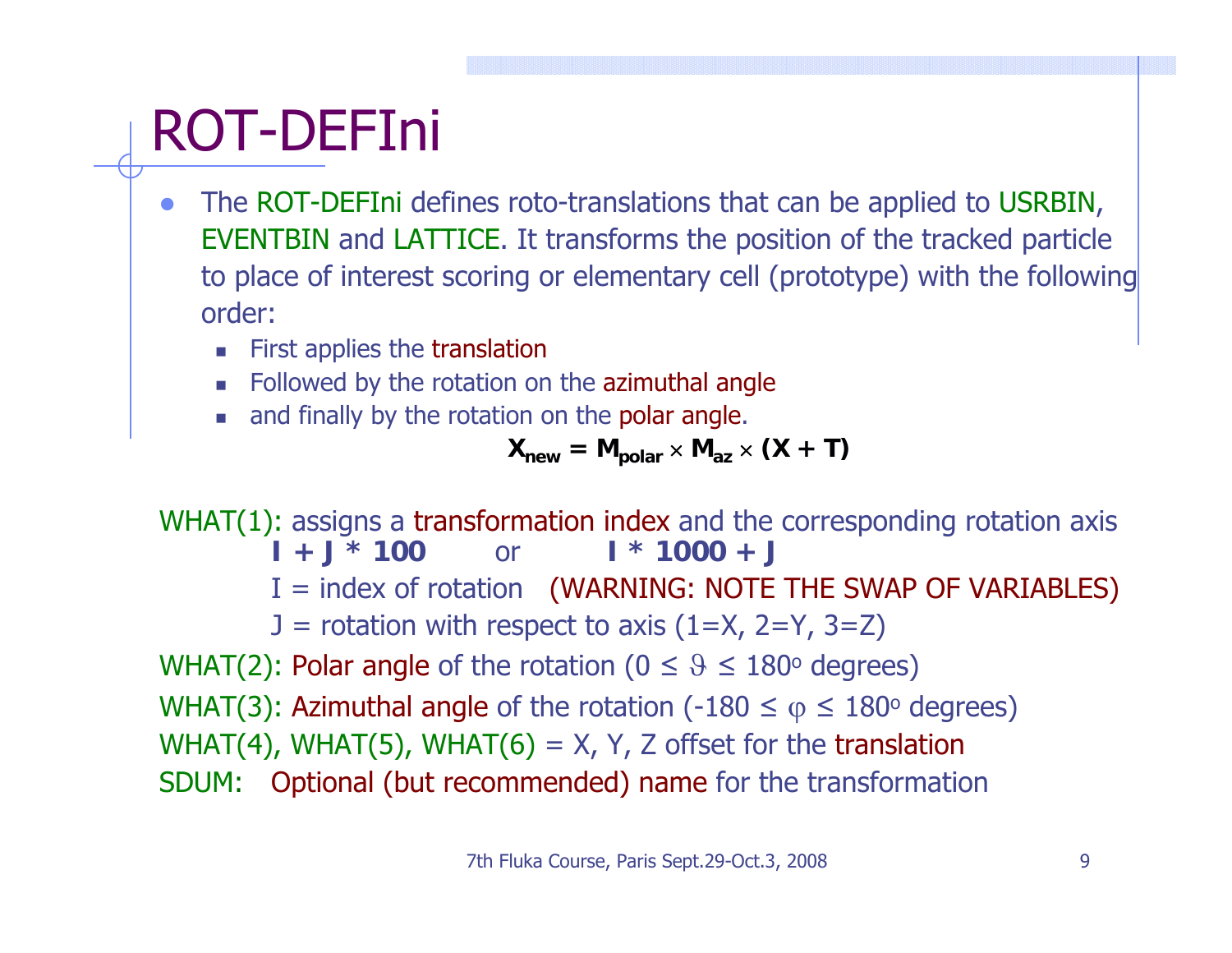# The lattic routine

 $\bullet$ The actual transformation from the lattice cell (container) to the elementary cell (prototype) can also be provided through the LATTIC routine (if the SDUM is left blank)

SUBROUTINE LATTIC ( XB, WB, DIST, SB, UB, IR, IRLTGG, IRLT, IFLAG )

- IRLTGG is the current lattice number (.. from the LATTICE card..)
- XB,WB are vectors with the current particle position and direction
- the routine must give back SB,UB, i.e. position and direction *transported to* the elementary cell
- $\bullet$ The

#### ENTRY LATNOR ( UN, IRLTNO, IRLT )

must provide the transformation for normal vectors to boundaries (UN is both the in and out vectors)

 $\bullet$ To convert into the index number the lattice/region name to be<br>accessed, use the following routines:<br>GEOL2N(LATTICE, NAME, ERR) Lattice # to Lattice Name

GEOL2N(LATTICE, NAME, ERR) Lattice # to Lattice Name<br>GEON2L(LATTICE, NAME, ERR) Lattice Name to Lattice # GEON2L(LATTICE, NAME, ERR) Lattice Name to Lattice #<br>GEOR2N(NREGION, NAME, ERR) Region # to Region Name GEOR2N(NREGION, NAME, ERR) Region # to Region Name<br>GEON2R(NREGION, NAME, ERR) Region Name to Region # GEON2R(NREGION, NAME, ERR)

 $\bullet$ It is always a good practice to call these functions only the first time the routine is accessed and save the index for later use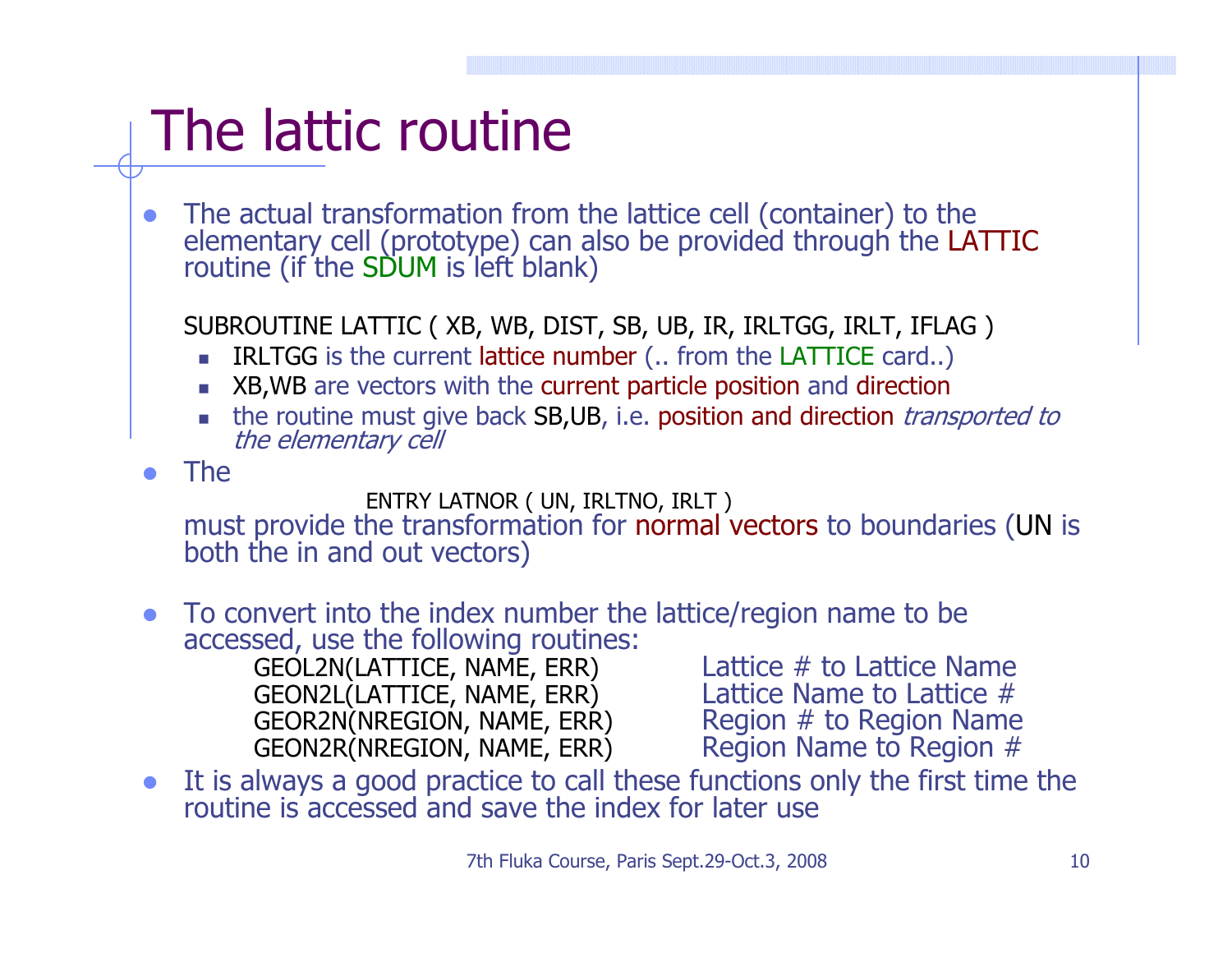## The lattic routine-example

```
In our example:
LOGICAL LFIRSTDATA LFIRST / .TRUE. /
SAVE LFIRST, IREP
IF (LFIRST) THEN ! Find replica's lattice number
       CALL GEON2L("TargRep", IREP, IERR)
       I FIRST = . FAI SF.END IF IF ( IRLTGG .EQ. IREP ) THEN
       SB(1) = XB(1)SB(2) = XB(2)SB (3) = XB (3) - 10.0UB(1) = WB(1)UB(2) = WB(2)UB(3) = WB(3)END IF
```
And the UN transformation is the identity

More complex cases can involve reflections and rotations. For instance, for a reflection around the z axis :

 $UN (1) = UN (1)$  $UN (2) = UN (2)$ UN  $(3) = -UN(3)$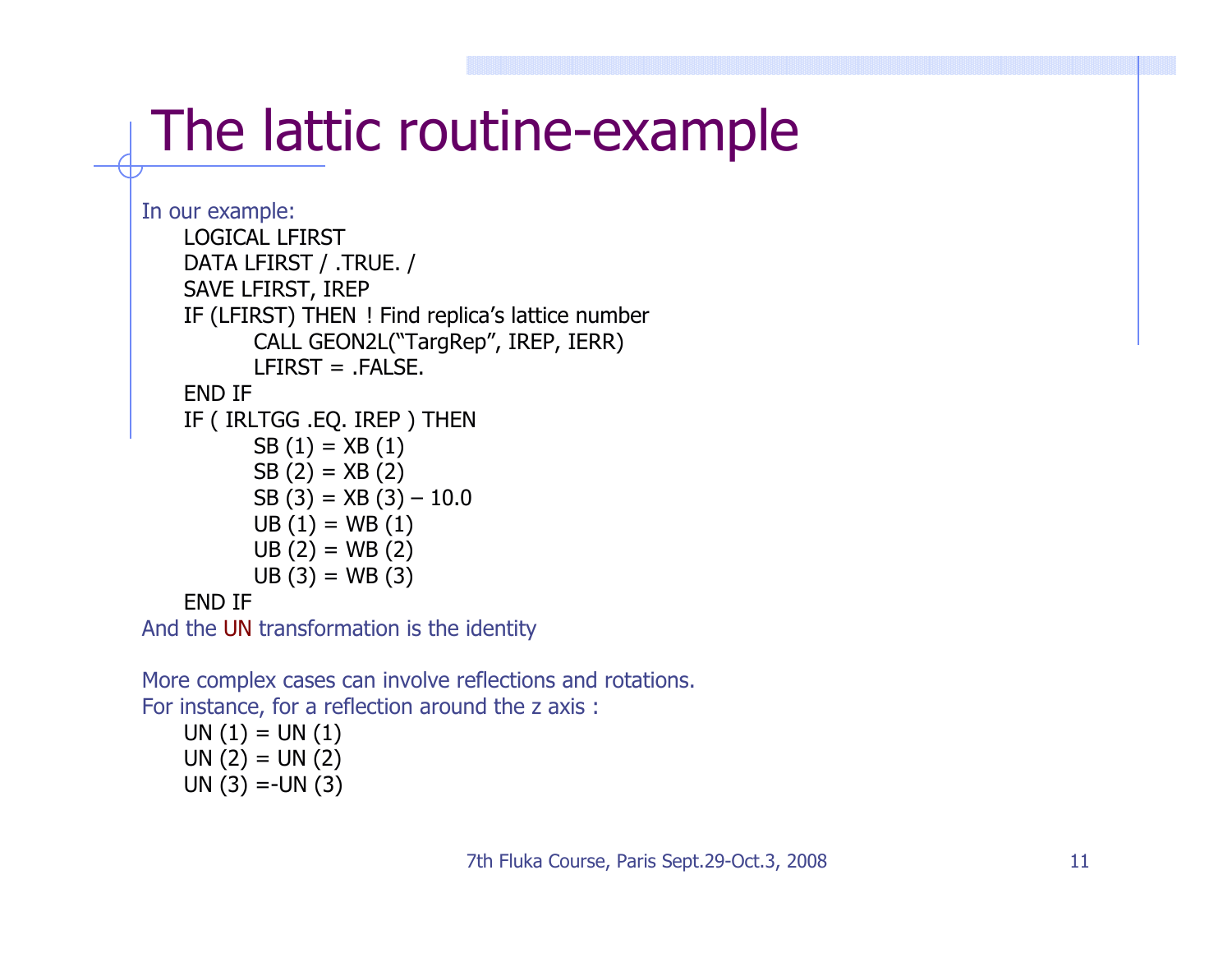# Numerical Precision

 $\bullet$  Due to the nature of the floating point operations in CPU even if the transformation is correct the end result could be problematic



This small misalignment between lattice/transformation/prototype could lead to geometry errors

- $\bullet$  Use as many digits as possible to describe correctly the prototype and lattice cells as well as the transformation.Is important that the lattice with the transformation corresponds EXACTLY to the prototype
- $\bullet$  In case of need use a FREE and FIXED card before and after the ROT-DEFI to use more than 10 digits
- $\bullet$ GEOBEGIN WHAT(2) will relax the geometry errors (USE WITH CAUTION)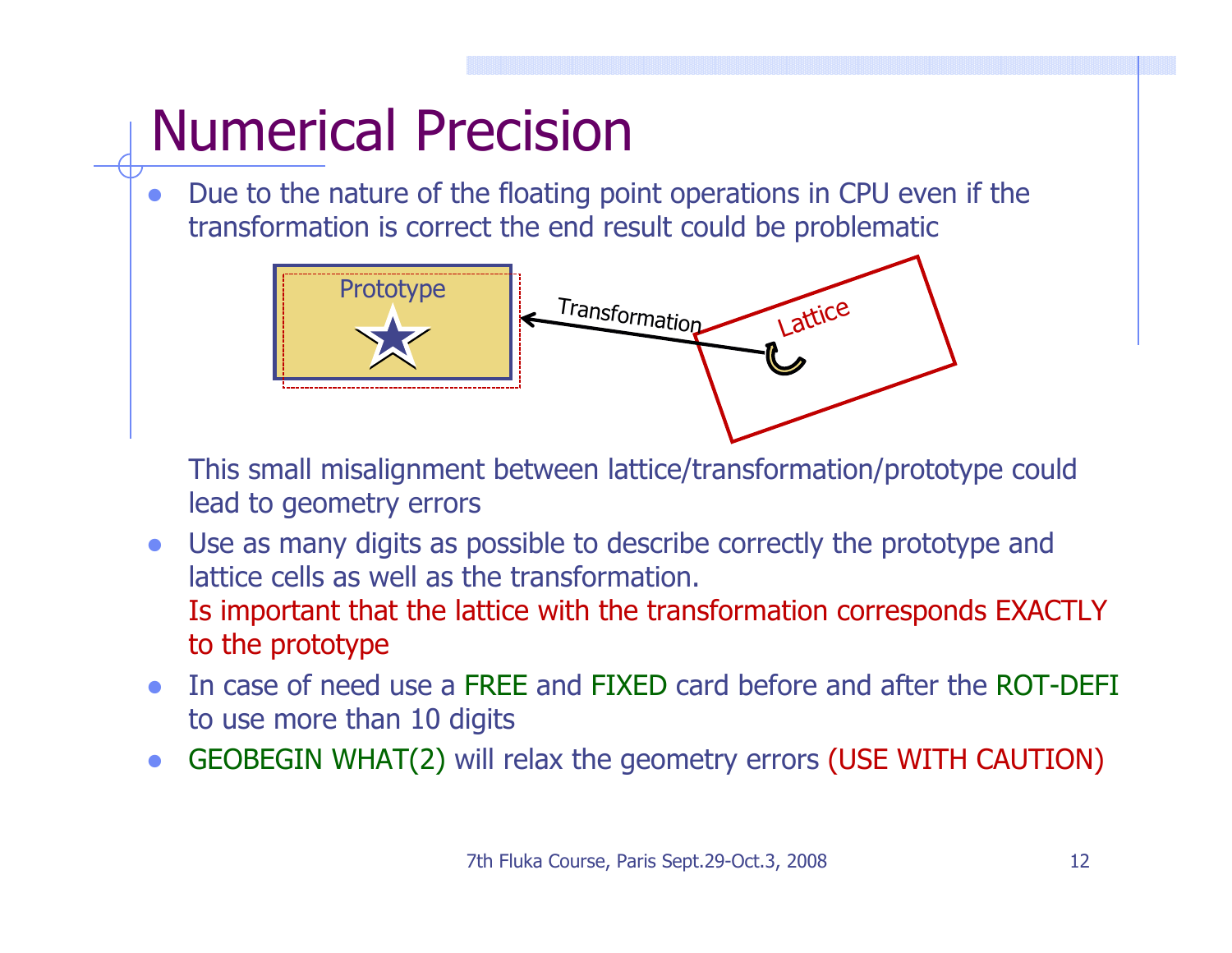# Input file, and output quantities

- $\bullet$  Materials and other properties have to be assigned only to the regions constituting the basic cell(s).
- In all (user) routines the region number refers to the corresponding one in the elementary cell.
- This applies also to the summary output in the .out file, and in the scoring by regions (i.e. the results for a prototype region include also the contribution from its replicas).
- The lattice identity can be recovered by the *lattice* number, as set in the LATTICE card, or by GEON2L subroutine if is defined by name
- In particular, the LUSRBL routine allows to manage the scoring on lattices in the special USRBIN/EVENTBIN structure.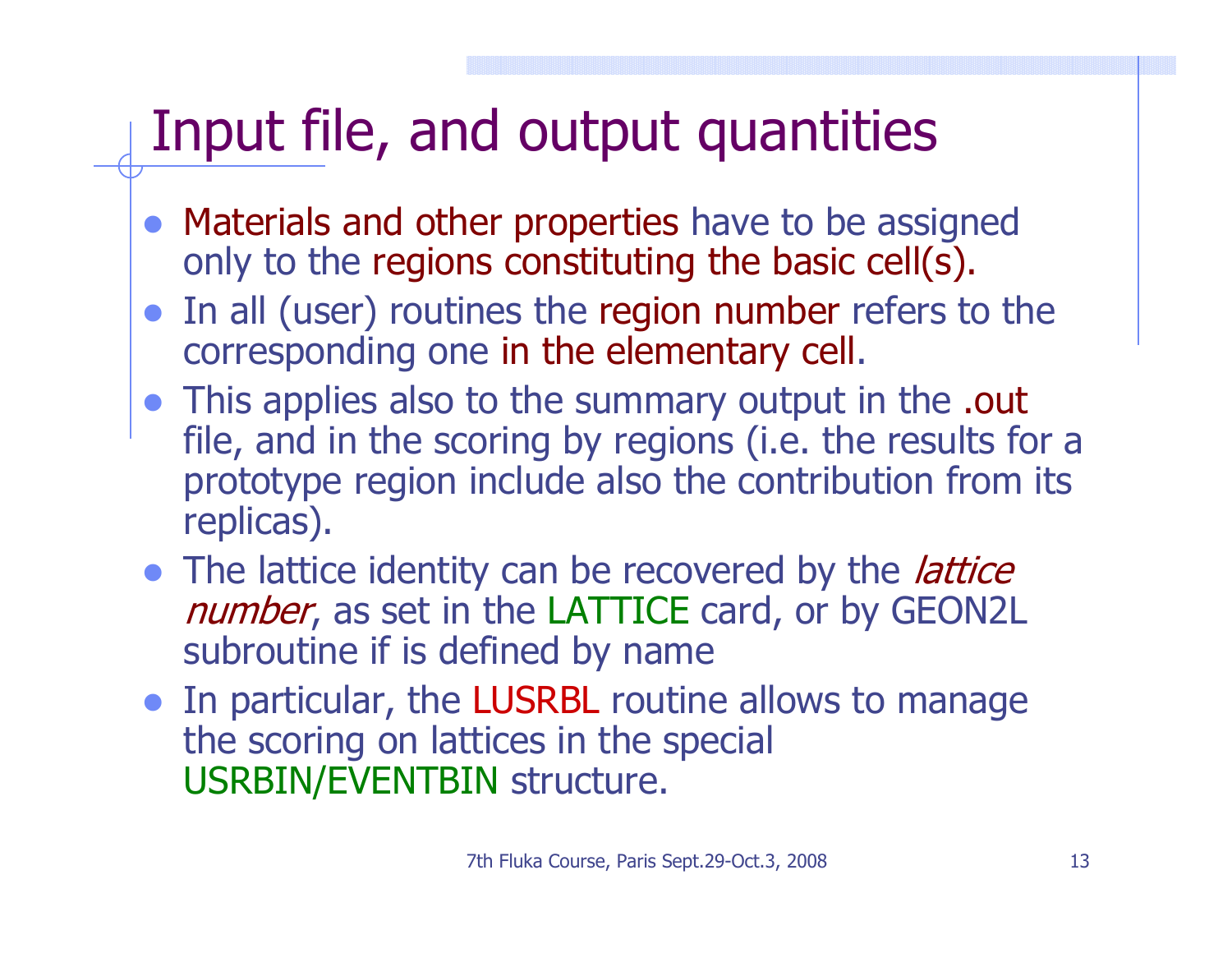# The USRBIN/EVENTBIN special binning

EVENTBIN or USRBIN with WHAT(1)= **8** :

Special user-defined 3D binning. Two variables are discontinuous (e.g. region number), the third one is continuous, but not necessarily a space coordinate.

| Variable        | <b>Type</b> | <b>Default</b>      | <b>Override Routine</b> |
|-----------------|-------------|---------------------|-------------------------|
| $1$ st          | integer     | region number       | <b>MUSRBR</b>           |
| 2 <sub>nd</sub> | integer     | lattice cell number | <b>LUSRBL</b>           |
| 3rd             | float       | pseudorapidity      | <b>FUSRBV</b>           |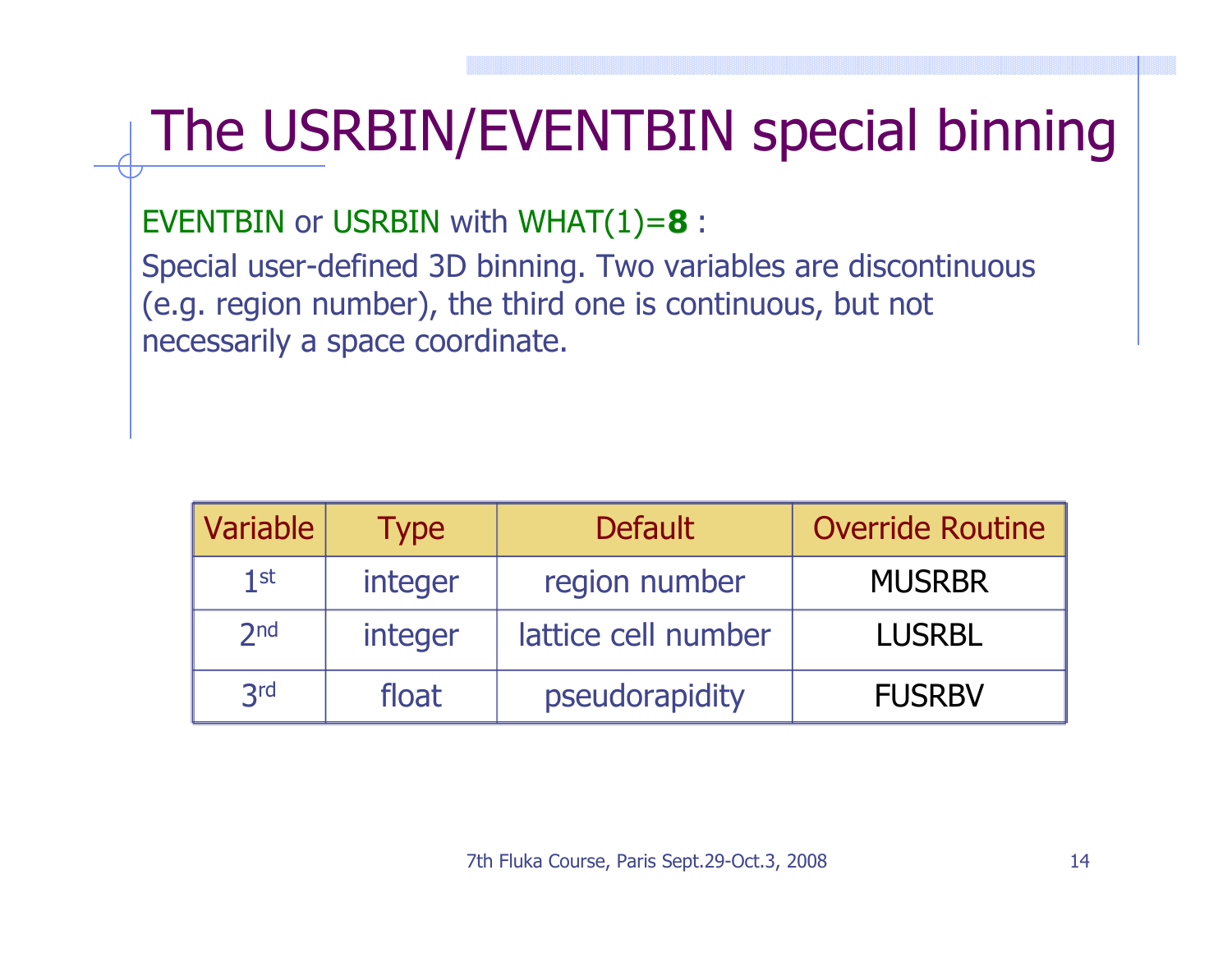## Tips & Tricks [1/2]

- $\bullet$  Always remember that the transformation refers to the particles and not to the geometry!
- You can always divide a transformation into many ROT-DEFI cards for easier manipulation.
- $\bullet$  Rotations are always around the center of the geometry, and not the center of the object.
	- To rotate an object, first translate the object to the origin of the axes
	- Г Perform the rotation
	- **Final translation to the requested position.** Of course with the inverse order since everything should apply to the particle